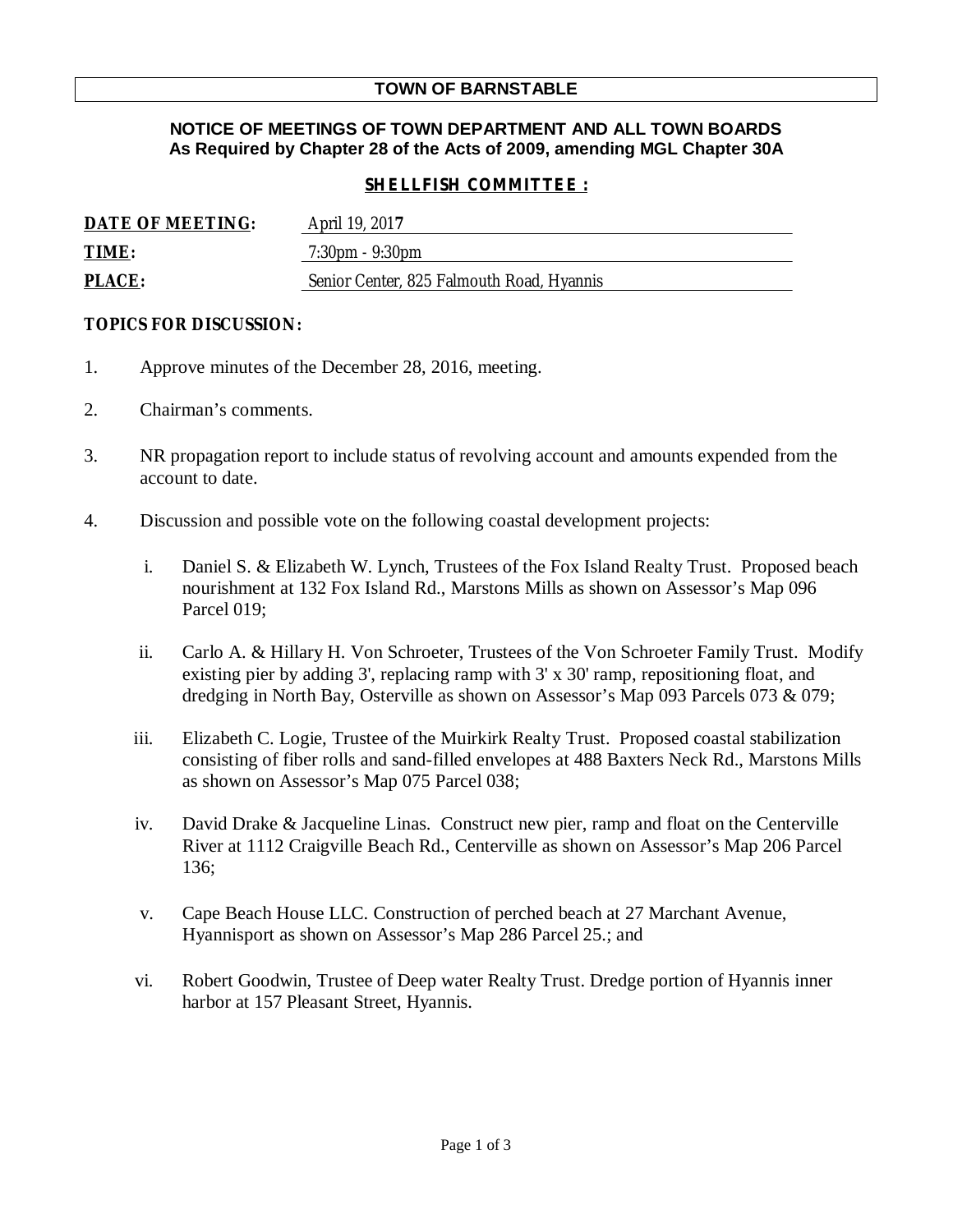# 5. **Old Business**

Discussion and possible vote regarding the Town of Barnstable Shellfish, Eel, Herring and Aquaculture Regulations:

- i. §407-17 C. (1) Tide/Depth restrictions Southside harvest restrictions;
- ii. Wherever the Regulations refer to a "Massachusetts bed certificate" (which term no longer exists in the Division of Marine Fisheries regulations language) change the term to a "Massachusetts commercial shellfish and seaworms permit";
- iii. Wherever the Regulations refer to the word "bag" in terms of a commercial harvest limit change that term to "tote baskets";
- iv. § 407-17. Southside harvest restrictions;
- v. § 407-31. Licensing of helpers;
- vi. § 407-36. Commercial jackknife clam and common razor clam shellfishing; and
- vii. § 407-37. Commercial mussel shellfishing.

#### 6. **New Business**

Discussion and possible vote regarding:

- i. Transfer of shellfish aquaculture site ng007, 1.97 acres licensed to Eric Hildreth (lic. # 96-12) to James Bright and issuance of a new license to James Bright for 5 years. Location: ng007: A designated portion (1.97 acres) of intertidal flat in mid-Barnstable Harbor north of Duck Island.
- ii. Application filed by Kathryn McCarthy-Martin for the renewal of shellfish aquaculture licensed site ng014, being a designated portion (2 acres) of the intertidal flat in mid-Barnstable Harbor north of Sand Island, lic. # 12-02, and issue her a new license for Ten (10) years.
- iii. Application filed by Christopher Freeman for the issuance of a new shellfish aquaculture license for the site located on an intertidal flat in mid-Barnstable Harbor north of Duck Creek and known as site ng 052 consisting of 1.95 acres.
- iv. Amending Article IX of the Town of Barnstable Aquaculture License Regulations as follows "**There shall be no equipment or gear made of metal that rises more than eighteen (18") inches above the ocean floor, and equipment or gear made of plastic (or some other equally flexible, non-metal material) higher than twenty-four (24") inches above the ocean floor, within the boundaries of a licensed area**."